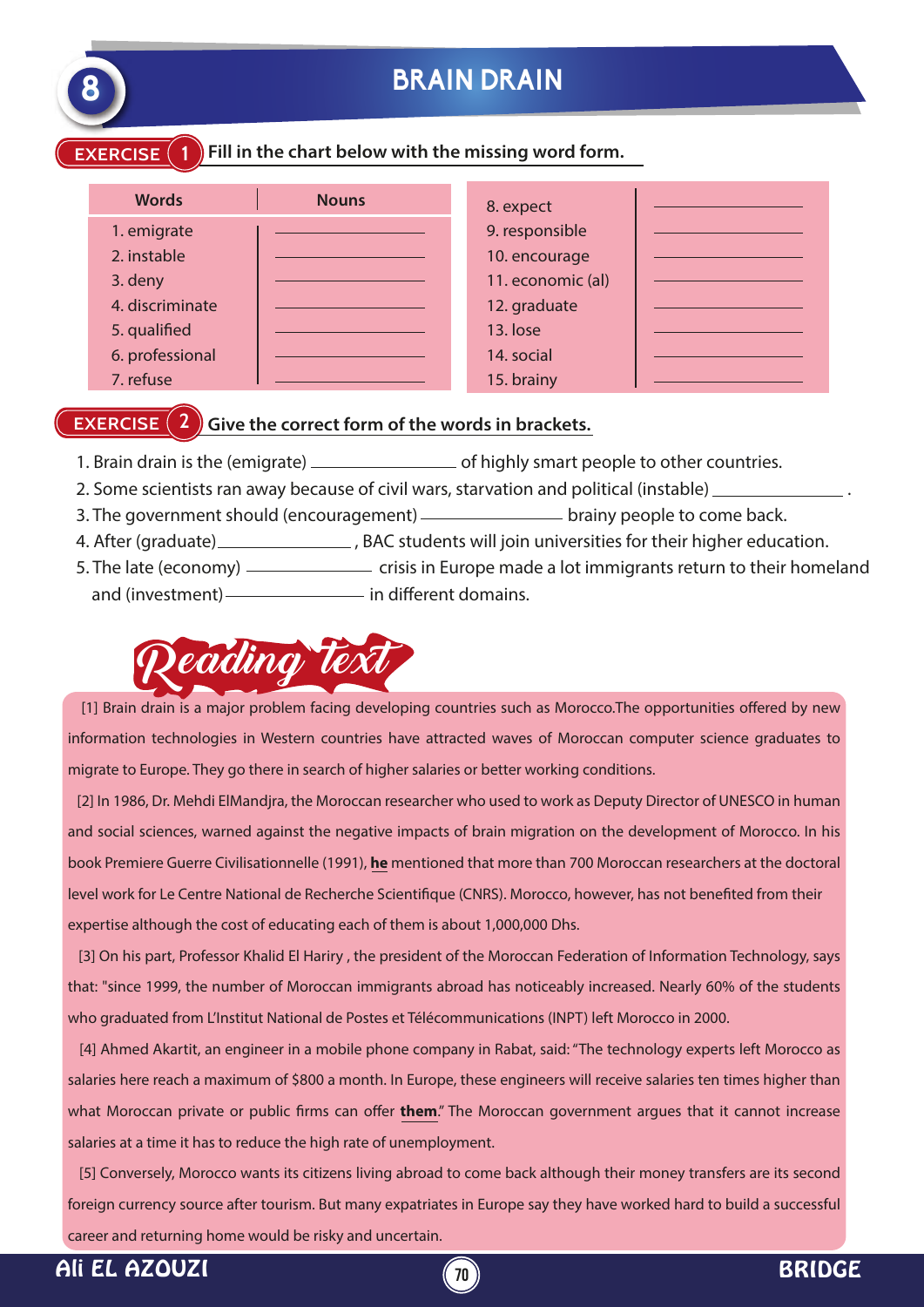[6] Ahmed Najm, an economist, stressed the need for Morocco to show more care for its experts and grant more importance to scientific research. Otherwise, the country will be out of the race. "Morocco cannot benefit from its human potential unless it takes full advantage of existing opportunities to develop science and technology," he said.

*Adapted from: http://www.angelre.com/bc2/walid98/admira.html*

#### **COMPREHENSION (15 POINTS)**

**BASE ALL YOUR ANSWERS ON THE TEXT.**

### **A CHOOSE THE BEST ANSWER. (2 pts)**

The text is mainly about brain drain as:

- a. a new phenomenon in Morocco
- b. a challenge to Morocco
- c. a financial gain for Morocco

The best answer is:

### **B ARE THESE SENTENCES TRUE OR FALSE. JUSTIFY. (2 pts)**

1. Ahmed Akartit is a Moroccan immigrant.

2. Moroccan private or public firms offer the same salaries as the European ones.

### **C ANSWER THE FOLLOWING QUESTIONS. (3 pts )**

1. What did Dr. ElMandjra warn against?

- 2. How much does it cost to educate a Moroccan researcher according to Dr. ElMandjra?
- 3. Why do many Moroccan immigrants hesitate to return to their country?

## **D COMPLETE THESE SENTENCES. (2 pts)**

1. The Moroccan government cannot increase salaries as

2. In Najm's view, Morocco will benefit from its experts if it \_\_\_\_\_\_\_\_\_\_\_\_

#### **E** WHAT DO THE UNDERLINED WORDS IN **FOR THE TEXT WHICH MEAN THE TEXT REFER TO? (3pts )** L 1. he (paragraph 2):

2. them (paragraph 4):

### 3. the country (paragraph 6) :

## **THE SAME AS: (3 pts ) F**

- 1. big numbers (paragraph 1) : \_\_\_\_\_\_\_\_\_
	-
- 2. skill and knowledge (paragraph 2): \_\_\_\_\_\_\_\_\_

# 3. give (paragraph 6) :

## Ali EL AZOUZI **71** BRIDGE